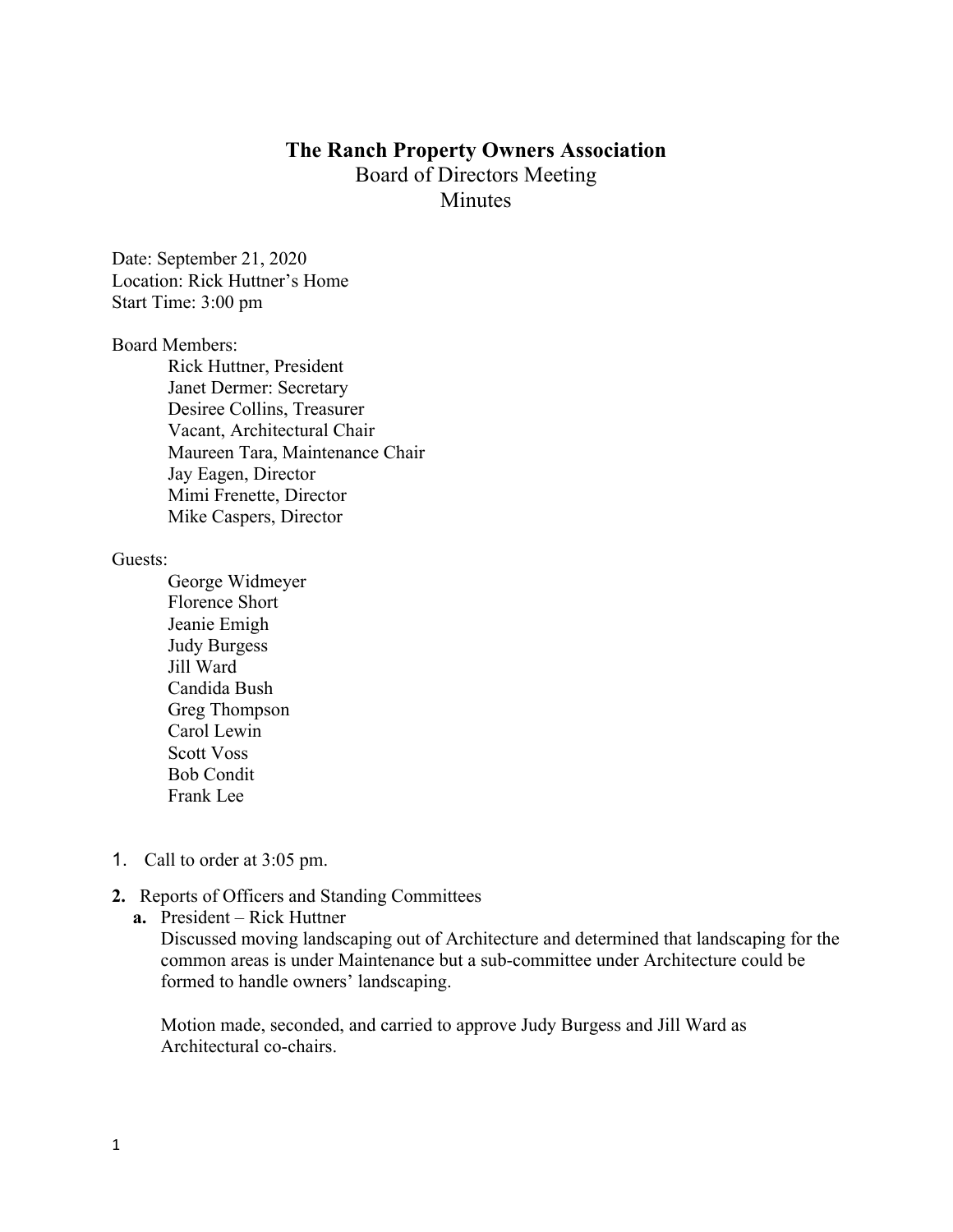**b.** Secretary – Janet Dermer

Approval of the minutes for the August BOD meeting. Motion made, seconded, and carried. Approval of the draft of the Annual Meeting minutes for 2020. Motion made, seconded, and carried.

Directory will be sent to the printer this week and put in the mailroom for distribution to on-site owners. Directories will be mailed to off-site owners.

c. Treasurer/Finance – Desiree Collins

Financial – A slide of the RPOA financial overview was provided to the board. Highlights included:

> - Total revenue was slightly higher than expected because of a wildlife rebate and a fine.

- 29 of 32 light poles recently replaced are actually owned by LPEA. Negotiations are underway to reimburse RPOA.

- Capital expenses were significantly under budget because the street lights were less expensive than expected and no work was done on the entrance sign.

Additional details provided to residents upon request.

A survey of the common areas will be conducted to get a better idea of where the reserve funds should go.

Budgeting begins in October. Owner input is welcome.

d. Architectural – Bob Condit (Acting Chair) Approvals Pending

None

Approvals

Lot 5 – Replace 3 windows on back of house.

Lot 14 – Repaint front door with a different color.

Lot 23 – Replace wood shake roof with Tru-Def asphalt shingles.

Lot 76 – Shorten deck so it doesn't extend over property line.

Completion Certificates

Lot 14 – Repainted front door with different color.

Lot 52 – Replace wood deck with Tamko Evergrrain Deck Material.

Lot 60 – Update and repair of front walkway decking. Replacement of the building fascia boards with TREX and installation of transom window.

Lot 85 – Replace window.

Lot 103 – Exterior painting of house and trim without change in color.

Lot 107 – Install TRANE air conditioner/furnace air handler/air filer.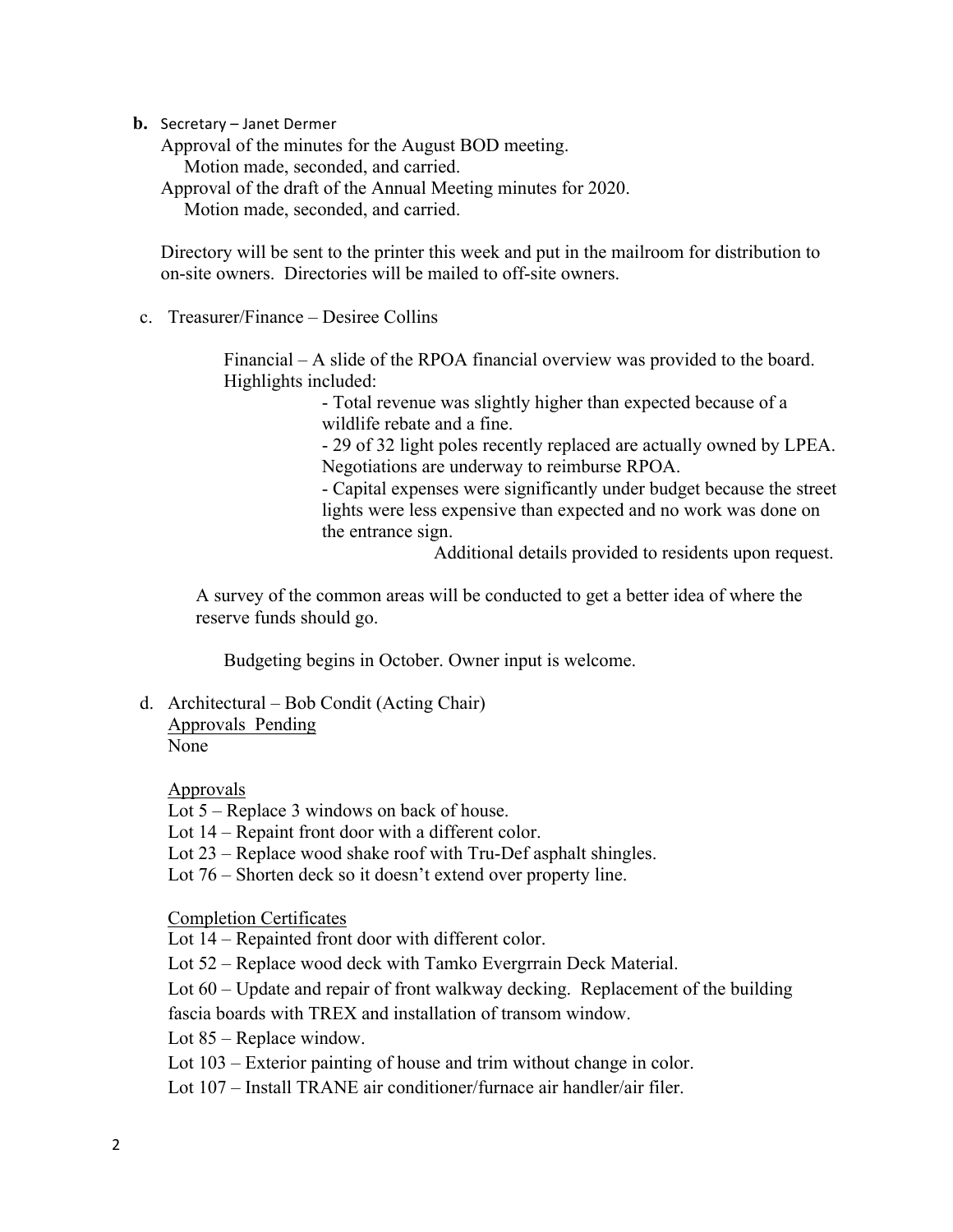e. Maintenance – Maureen Tara Irrigation – Irrigation cutoff is scheduled for September  $27<sup>th</sup>$ . Irrigation blowout is scheduled for October  $5<sup>th</sup>$ .

Fall cleanup is scheduled for October  $12<sup>th</sup>$  and  $13<sup>th</sup>$ .

Noxious Weeds – Watermilfoil in two ponds must be treated because it could get into the Animas River. Since water must be shut off for the treatment, this will occur after 9/27. A motion was made, seconded, and carried to approve the funds for treatment.

Culverts – The culvert under the railroad tracks is full of vegetation that needs to be removed because it is causing flooding of the tracks.

Culvert Replacement – The culverts by the mailroom and on Cottonwood Creek Rd. need to be replaced. After talking to several companies that install plastic liners, the conclusion is that our culverts are not candidates for this treatment. Therefore they need to be dug up and replaced in the spring before the water is turned on. A motion was made, seconded, and carried to approve hiring a structural engineer to create a technical statement of work for the bid process.

Reserve Bridge – Inspection of bridge supports found that they need to be replaced. A motion was made, seconded, and carried to solicit technical expertise in replacing the bridge. This project is still planned for this winter.

Gardens – A big thank you to Mary Nowotny who generously donated two hours of her gardener's time to come out and redesign some of our gardens.

Maureen will be getting estimates for adding borders to the 4 gardens that don't have borders and the cost of labor and plant material for adding perennials to all of our gardens.

Recommend removing two gardens in order to cut down maintenance: The garden that's to the right of the entrance and the one that is closest to the picnic tables in Bear Park.

Communication – George will send out an email addressing the reserve bridge and turning off the water.

Mimi and Jay will have a proposal for quarterly communications at the next board meeting.

- **3.** Items Requiring Discussion/Action
	- **a.** DCCR still under review by attorney.
	- **b.** Architectural co-chair see above.
	- **c.** Entrance sign project postponed until next spring.
	- **d.** Garden committee report see above.